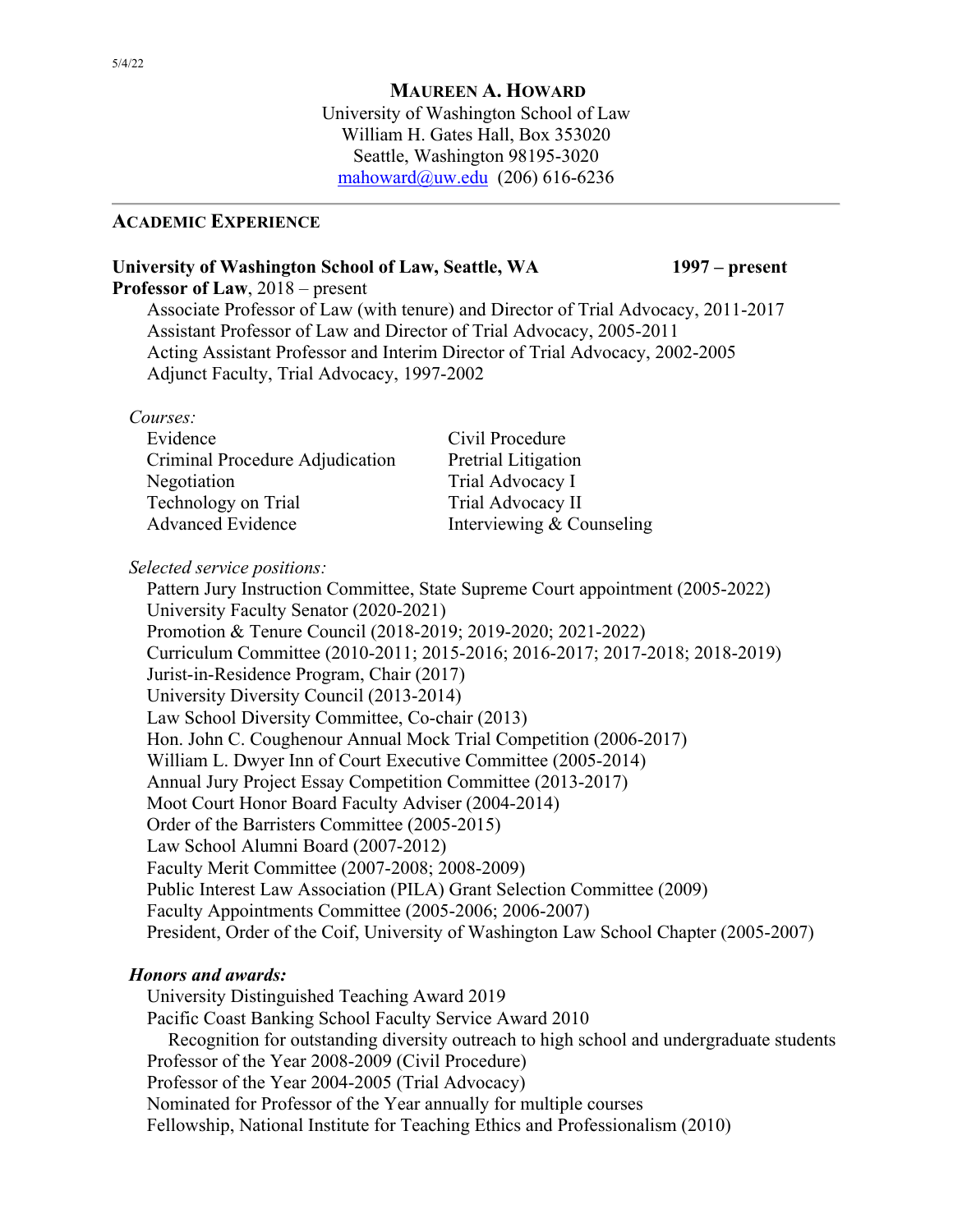# **ACADEMIC EXPERIENCE** (continued)

## **Harvard Law School, Cambridge, MA**

 *Faculty, Annual Intensive Trial Advocacy Program* (September 2017, 2018, 2019)

# **Emory University School of Law, Atlanta, GA**

*Faculty, Intensive Trial Skills Program* (2000-2007, 2010-2013, 2016-2017, 2020-2021)

# **University of Nairobi School of Law, Nairobi, Kenya**

*Faculty, Trial Advocacy* (August 2010)

## **Hong Kong University, Hong Kong, China**

*Adjunct Professor, Trial Advocacy* (2008 – 2010)

## **Loyola Law School, Chicago, IL**

*Faculty, Annual Intensive Trial Advocacy Program* (May 2006)

## **OTHER LEGAL TEACHING**

## **National Institute of Trial Advocacy (NITA)**

*25 years' experience teaching trial skills to lawyers in both public programs and in-house programs for law firms and legal agencies, including the Department of Public Prosecution in Dublin, Ireland.*

## **Director, Northwest Regional NITA Trial Skills Program** 2008- 2013

**National Program – Boulder, CO** *Team Leader*, 2006; *Assistant Team Leader*, July 2000, 2003, 2004, 2005

**Northwest Program – Seattle, WA,** June 1995 – 2012 *Team Leader*, 2003, 2004, 2005, 2009; *Assistant Team Leader*, 1998, 2002

**Midwest Program – Chicago IL**, March 2007

**North Central Program – St. Paul, MN**, September 2005

**Rocky Mountain Program – Boulder, CO**, May 2006

**Pacific Program – San Diego, CA** *Assistant Team Leader*, October 2000, 2002, 2004

**University of San Francisco Law School – San Francisco, CA**, November in 2002-2005 *Teacher Training Instructor,* National Institute of Trial Advocacy

**Bellevue Community College – Bellevue, WA**, Spring 1997 *Lecturer, Introduction to Law*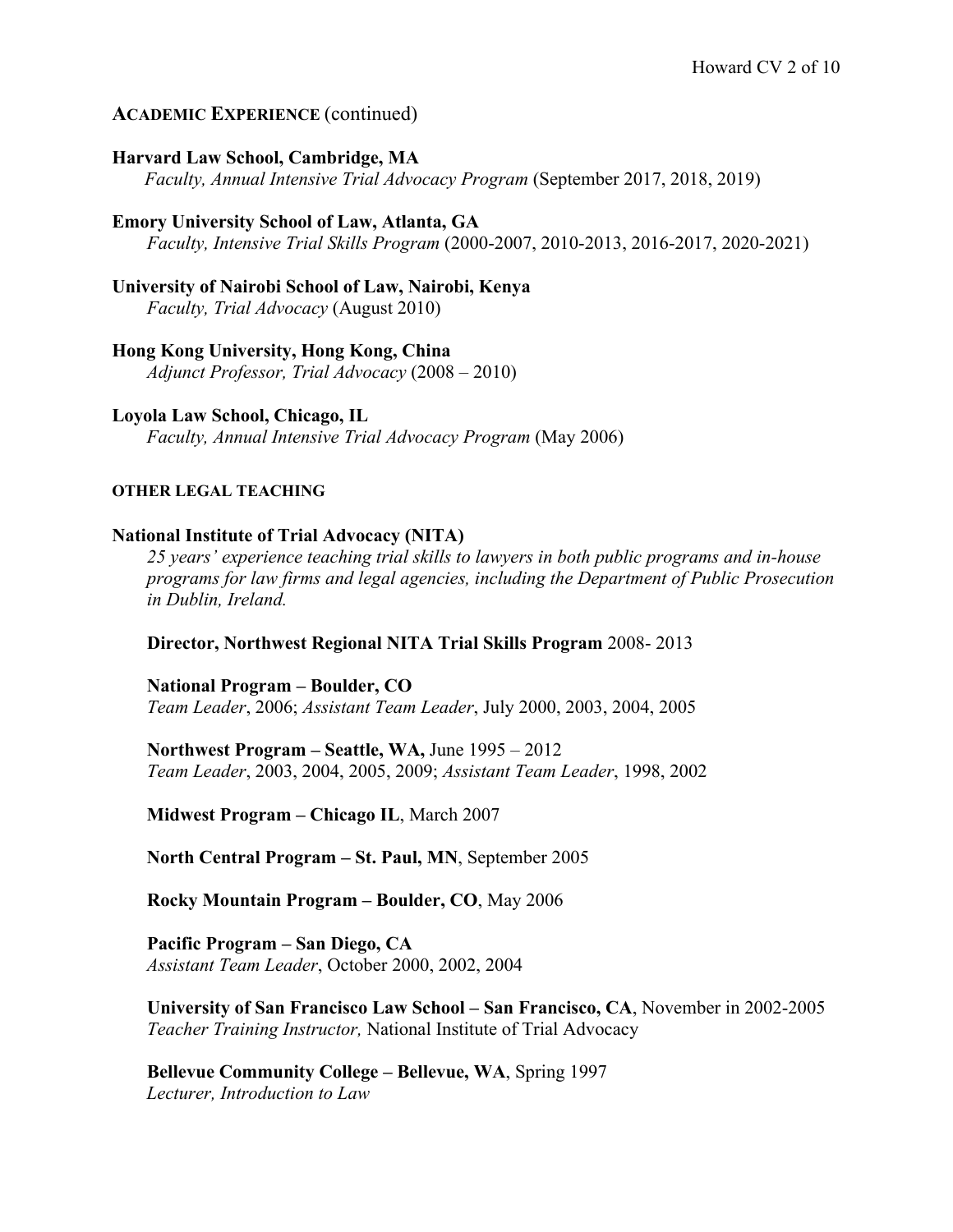# **EDUCATION**

**Institute for Teaching Excellence, University of Washington Graduate School of Education** Seattle, Washington, June 2004.

**Stanford University School of Law,** Palo Alto, California. National Institute for Trial Advocacy Teacher Training, December 1997.

**University of Washington School of Law,** Seattle, Washington, J.D., 1986.

**Gonzaga University,** Spokane, Washington, B.A., Psychology, *summa cum laude*, 1982.

## **BOOKS & TREATISES**

THE LAW OF EVIDENCE IN WASHINGTON (5th ed. Matthew Bender 2013 & 2021 supp.) (with Robert H. Aronson)

WASHINGTON PATTERN JURY INSTRUCTIONS (CIVIL) VOL. 6 & 6A (7th ed. Thomson Reuters/West 2022) (contributing author and editor)

WASHINGTON PATTERN JURY INSTRUCTIONS (CRIMINAL) VOL. 11 (5th ed. Thomson Reuters/West 2021) (contributing author and editor)

STATE V. O'NEILL (6th ed. National Institute for Trial Advocacy 2012) (with James H. Seckinger).

## **PEER REVIEWED JOURNAL & LAW REVIEW ARTICLES**

*Double Jeopardy as Remedy for the Constitutional Tort of Courts' Inaction in the Wake of Pena-Rodriguez v. Colorado (work-in-progress).*

*A Proposed Solution to the Indefensible Mischief of Implied Hearsay (work-in-progress).*

*How the Washington Courts Misinterpreted the Felony Harassment Statute in the Wake of the Columbine Shootings and Nobody Noticed (work-in-progress).*

*Bringing Demonstrative Evidence in from the Cold: The Academy's Role in Developing Model Rules*, 88 TEMPLE L. REV. 513-49 (2016) (with Jeffery C. Barnum).

*Revisiting Trial Basics Every Time: A Ritual for Courtroom Success,* 34 AM. J. TRIAL ADVOC. 335-75 (2011).

*Taking the High Road: Why Prosecutors Should Voluntarily Waive Peremptory Challenges*, 23 GEO. J. LEGAL ETHICS 369-420 (2010).

*Beyond a Reasonable Doubt: One Size Does* Not *Fit All When It Comes to Courtroom Attire for Women*, 45 GONZ. L. REV. 209-24 (2009-10).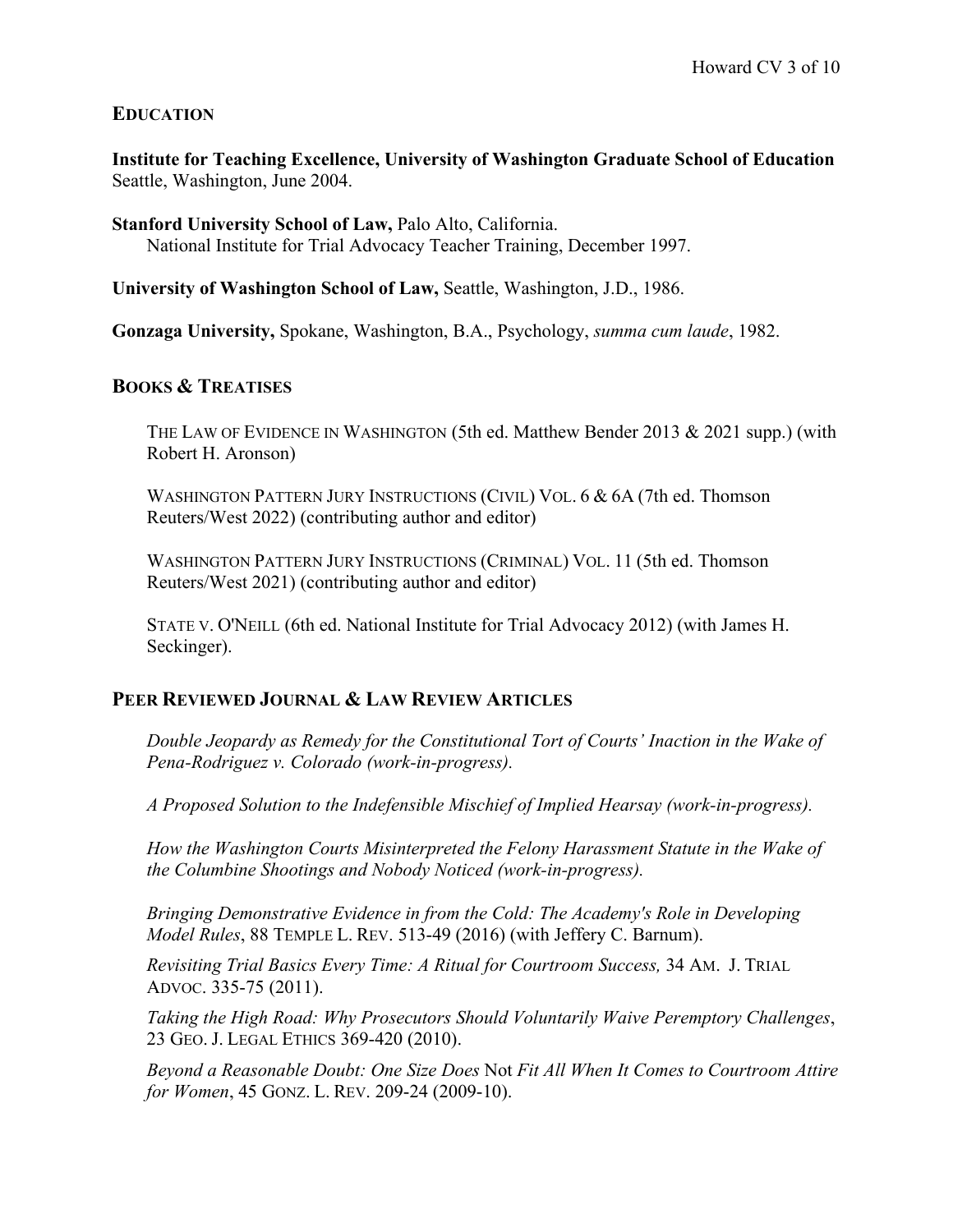## **PROFESSIONAL PUBLICATIONS**

*There Is No Summer in the Courtroom*, 26:3 DE NOVO 16 (August 2012).

*Want to Be a Better Trial Lawyer? Teach Trial Skills!* 26:2 DE NOVO 24 (April 2012).

*Help: I Need an Expert!* 26:1 DE NOVO 19-20 (February 2012).

*The Asymmetry of Duty in Criminal Trial Practice*, 25:6 DE NOVO 10-11 (December 2011).

*Preparing a Client for Deposition? Listen Up!* 25:5 DE NOVO 9-10 (October 2011).

*Surviving (and Thriving) in the First Year of Trial Practice*, 25:3 DE NOVO 8-9 (August 2011), *reprinted in* WASH. ST. BAR NEWS, Sept. 2011, at 36-37.

*Taking Better Depositions by Thinking "Outside the Box*," 24:7 DE NOVO 12-13 (June 2011).

*Smooth Courtroom Moves: The "Exhibit Dance*," 25:2 DE NOVO 7-8 (April 2011).

*Effective Pre-trial Motions: Persuading the Judge,* 25: 1 DE NOVO (February 2011).

*Playing Nice: The Dos and Don'ts of Courtroom Etiquette,* 24:6 DE NOVO 7-8 (December 2010).

*Mastering Foolproof Witness Control on Cross-Examination,* 24:5 DE NOVO 9-10 (October 2010).

*Closing Argument: Connecting the Dots for the Jury,* 24:4 DE NOVO 8-9 (August 2010).

*Liar! Liar! Impeaching the Witness on Cross-Examination,* 24:3 DE NOVO 9-10 (June 2010).

*Laptops in Class: A Professional Virus,* HUFFINGTON POST (May 28, 2010) http://www.huffingtonpost.com/maureen-a-howard/laptops-in-theclassroom\_b\_516434.html.

*The Best Prosecutor? Perhaps a Defense Attorney*, HUFFINGTON POST (May 17, 2010) http://www.huffingtonpost.com/maureen-a-howard/the-best-prosecutorperha\_b\_502709.html.

*Direct Examination: Lawyer as Director,* 24:2 DE NOVO 11-12 (April 2010).

*The Prosecutorial Ethic: With Great Power Comes Great Responsibility,* 61 UWLAW MAGAZINE 16-17 (Spring 2010).

*Opening Statement: Persuading Without Argument*, 24:1 DE NOVO 8-9 (February 2010).

WASHINGTON PATTERN JURY INSTRUCTIONS (CIVIL) VOL. 6 & 6A (Rev. 3rd. ed., Thompson Reuters/West 2009) contributing author and editor.

*10 Tips for Getting Jurors to Talk*, 23:6 DE NOVO 7-8 (December 2009).

WASHINGTON PATTERN JURY INSTRUCTIONS (CRIMINAL) VOL. 11 & 11A (Rev. 3rd ed., Thompson Reuters/West 2008) contributing author and editor.

*Voir Dire: Winning Hearts and Minds,* NATIONAL INSTITUTE OF TRIAL ADVOCACY (2005).

*Voir Dire: Winning Hearts and Minds,* ARKANSAS STATE BAR ASSOC. (June 2003).

*A Proposed System of Regulation in Psychotherapeutic Treatment,* University of Washington School of Law (June 1986).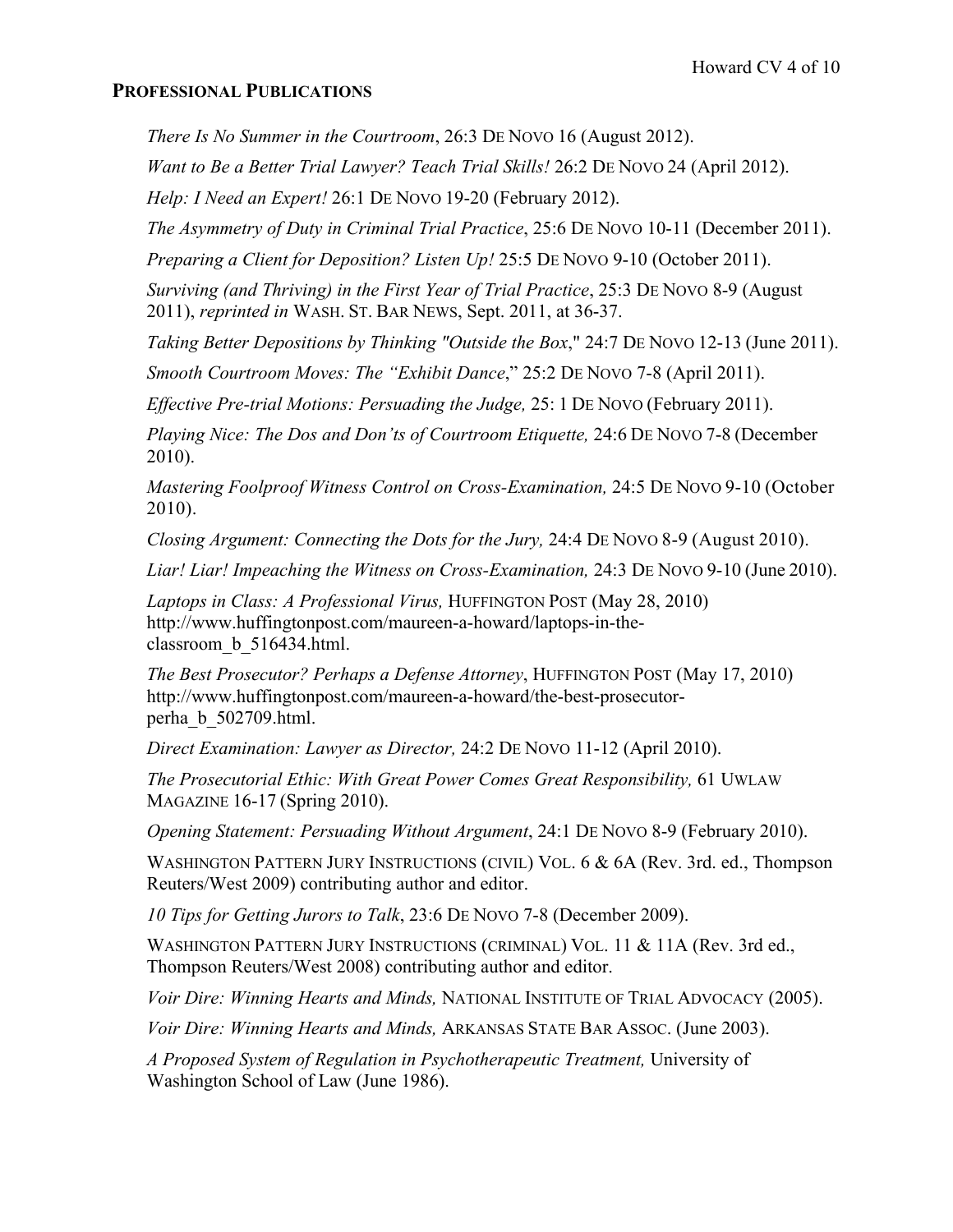## **PRESENTATIONS, PANEL DISCUSSIONS & LECTURES**

- ⋅ *Rethinking Evidence Objections,* King County Department of Public Defense, Seattle, WA (August 29, 2019).
- ⋅ *Negotiation Theory, Strategy, and Technique,* Washington State Department of Natural Resources, Lacey, WA (June 25, 2019).
- ⋅ *Combating Gender Bias in the Courtroom*, Harvard Law School, Cambridge, MA (September 11, 2018).
- ⋅ *Evidence, Advocacy & Justice,* WSBA 24th Annual Criminal Justice Institute, Burien, WA (October 19, 2017).
- ⋅ *Effective Expert Testimony*, Harvard Law School, Cambridge, MA (September 18, 2017).
- ⋅ *Persuasive Motions Practice*, Paul Hastings, New York, NY (September 12, 2017).
- *Bringing Demonstrative Evidence in from the Cold***, Excited Utterance: The Evidence and** Proof Podcast (August 28, 2017) http://www.excitedutterancepodcast.com.
- ⋅ *Navigating Daubert: Expert Testimony in Federal Court,* Emory Law School, Atlanta, GA (May 2, 2017).
- *Persuading with Big Data*, Microsoft International Market Research Retreat, Quincy, WA (September 20, 2016).
- ⋅ *Combating Gender Bias in the Courtroom*, Emory Law School, Atlanta, GA (April 30, 2016).
- ⋅ *Making Scientific Evidence Understandable to a Jury*, University of Washington Department of Genome Sciences, Seattle, WA (September 6, 2012).
- ⋅ *Direct and Cross-Examination Techniques Using Exhibits and Impeachment*, National Institute of Trial Advocacy, Northwest Regional Trial Skills Program, Seattle, WA (September 4, 2012).
- ⋅ *Persuasively Arguing Motions*, Paul Hastings, Washington, DC (July 19, 2012).
- ⋅ *Defense Lawyers as Co-teachers in a Law School Prosecution Clinic*, National Institute for Teaching Ethics and Professionalism, Ethical Practice in the Criminal Justice System: Finding Common Ground, Seattle, WA (June 24, 2012).
- ⋅ *Controlling the Witness on Cross-Exam*, Baker Botts, Boulder, CO (April 30, 2012).
- ⋅ *A Rational Model for Effective Fact Investigation*, U.S. Social Security Administration, Philadelphia, PA (November 15, 2011).
- ⋅ *Collaborative Case Theory Development*, National Institute of Trial Attorneys, National Education Center, Boulder, CO (September 22, 2011).
- **Expert Witness Examination at Trial, University of Washington Department of Genome** Sciences, Seattle, WA (September 8, 2011).
- ⋅ *The Care and Feeding of Expert Witnesses*, NITA National Education Center, Boulder, CO (July 21, 2011).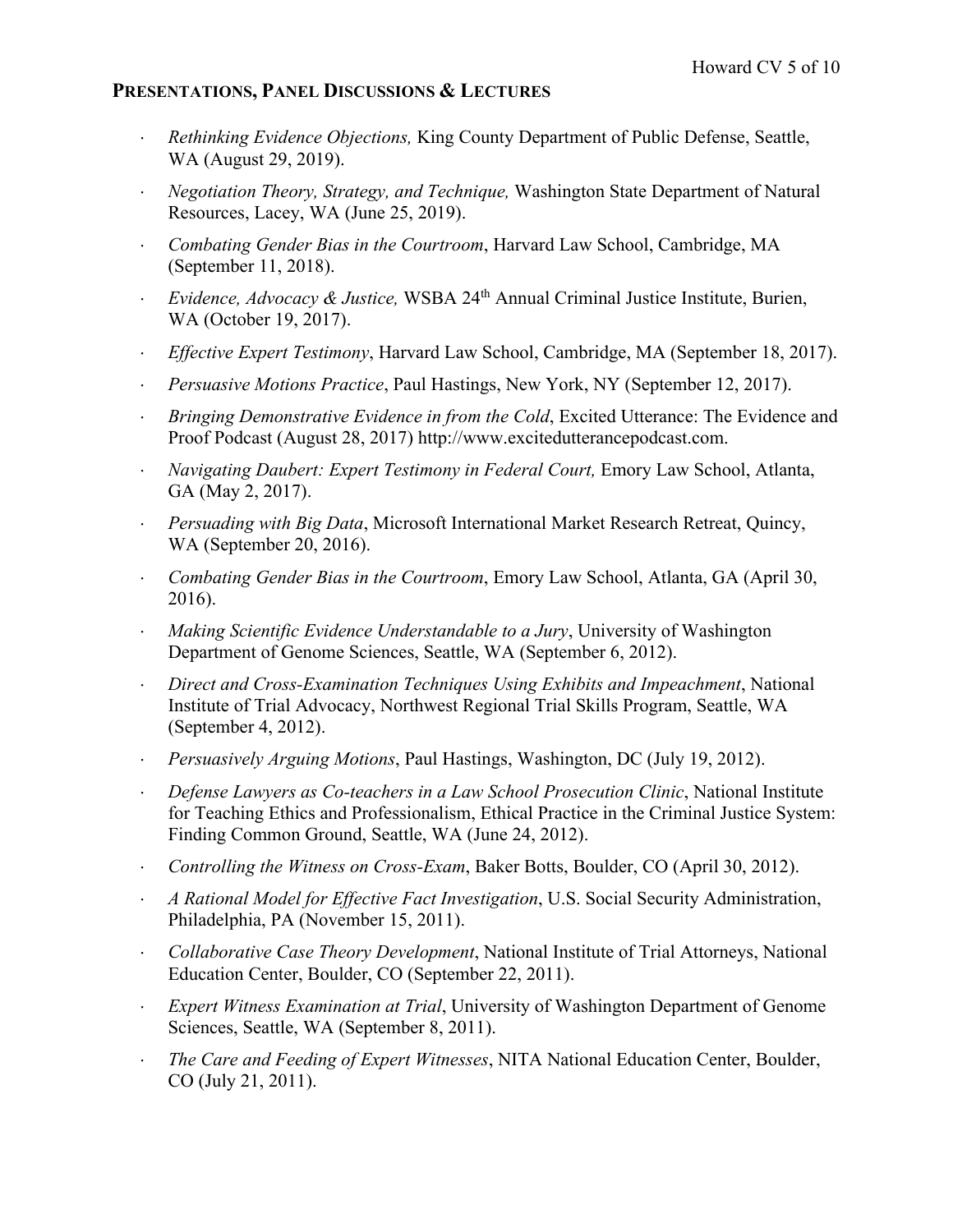- ⋅ *A Functional Model of Negotiation*, Manatt, Phelps & Phillips, Los Angeles, CA (July 20, 2011).
- ⋅ *Closing the Deal on Closing Argument*, U.S. Social Security Administration, Baltimore, MD (June 21, 2011).
- ⋅ *Crafting an Effective Direct Examination*, U.S. Social Security Administration, New York, NY (June 15, 2011).
- ⋅ *Challenges Facing Our Profession*, Stetson University College of Law, Gulfport, FL (May 25, 2011).
- ⋅ *Theory Testing in Deposition*, NITA National Education Center, Boulder, CO (May 2011).
- ⋅ *Techniques for Effective Cross-Examination*, U.S. Social Security Administration, Philadelphia, PA (May 7, 2011).
- ⋅ *Impeachment on Cross-Examination*, Emory Law School, Atlanta, GA (April 30, 2011).
- ⋅ *Navigating Dangerous Waters on Direct and Cross-Examination*, NITA National Education Center, Boulder, CO (April 5, 2011).
- *Admitting Exhibits at Trial: The Exhibit Dance*, Washington State Bar Association, Seattle, WA (February 25, 2011).
- ⋅ *Effective Techniques for Working with Witnesses,* The Best of CLE 2010: Encore of Excellence, Washington State Bar Association, Seattle, WA (December 9, 2010).
- ⋅ *A Functional Model for Effective Negotiation,* Duane Morris, Philadelphia, PA (November 2010).
- **Expert Witness Testimony on DNA Evidence, University of Washington Department of** Genome Sciences, Seattle, WA (September 9, 2010).
- ⋅ *Effective Cross-Exam Techniques*, University of Nairobi School of Law, Kenya (August 2010).
- ⋅ *Discrediting the Witness on Cross-Exam*, National Institute of Trial Advocacy, UW School of Law, Seattle, WA (August 14, 2010).
- ⋅ *The Lawyer as Director on Direct Examination*, NITA National Education Center, Boulder, CO (August 6, 2010).
- ⋅ *Persuasive Argument to the Bench*, Paul Hastings, Los Angeles, CA (May 2010).
- ⋅ *Impeachment on Cross-Examination*, Emory Law School, Atlanta, GA (May 2010).
- ⋅ *Dealing with An Idiosyncratic Trial Judge*, Paul Hastings, Washington, DC (May 2010).
- ⋅ *Witnesses Who Lie, Forget or Fight*, American Bar Association, "Critical Trial Skills for Legal Services Attorneys", UW School of Law, Seattle, WA (March 27, 2010).
- ⋅ *The Secrets of Mastering Exhibits and Objections at Trial*, American Bar Association, "Critical Trial Skills for Legal Services Attorneys", UW School of Law, Seattle, WA (March 26, 2010).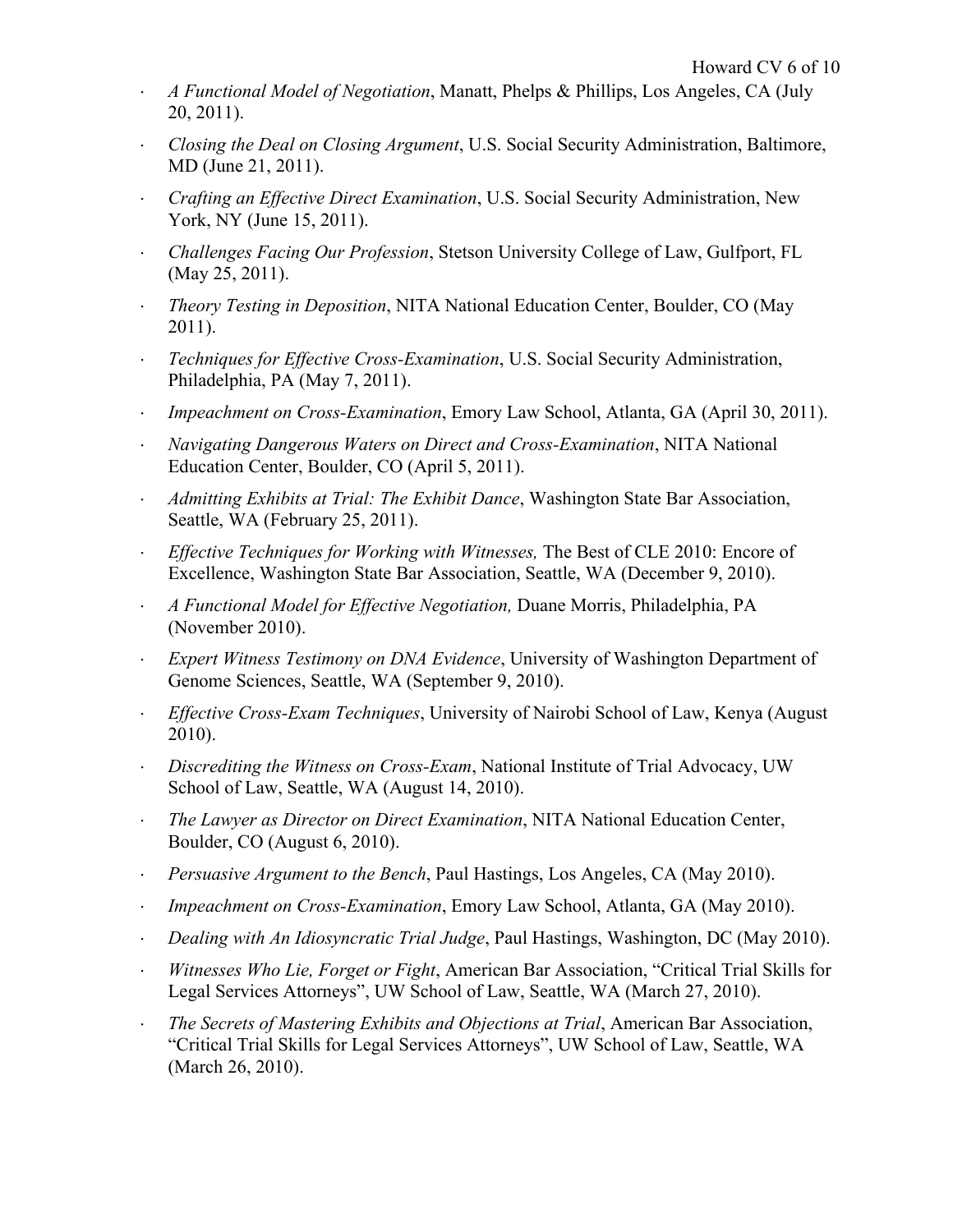- ⋅ *Short-Term Lending of Deferred Associates to Public Service: Is a Win-Win Idea at Risk of Becoming a Lose-Lose-Lose Endeavor?* National Institute for Teaching Ethics and Professionalism, Atlanta, GA (March 2010).
- ⋅ *Volunteer Lawyers in Public Service*, National Institute for Teaching Ethics and Professionalism, Atlanta, GA (March 2010).
- ⋅ *Witness Control On Cross-Examination*, Evidence and Objection Boot Camp, Washington State Bar Association, Seattle, WA (February 25, 2010).
- ⋅ *Theory Testing in Deposition*, NITA National Education Center, Boulder, CO (February 20, 2010).
- ⋅ *Obstreperous Counsel and Discovery Abuses*, 30th Anniversary Celebration of the UW School of Law Clinics, "Professionalism in Practice: Ethics in Action", Seattle, WA (February 5, 2010).
- ⋅ *Avoiding Pitfalls During Jury Selection*, NITA National Education Center, Boulder, CO (January 30, 2010).
- ⋅ *Taking the High Road: Why Prosecutors Should Voluntarily Waive Peremptory Challenges,* UW School of Law, Seattle, WA (October 22, 2009).
- *Expert Witness Testimony on DNA Evidence*, UW Department of Genome Sciences, Seattle, WA (September 2009).
- ⋅ *Dealing with the Rambo Litigator*, NITA National Education Center, Boulder, CO (August 7, 2009).
- ⋅ *The History of the Washington Law Review*, WLR Banquet honoring Justice Robert F. Utter, Seattle, WA (April 2009).
- ⋅ *Effective Direct and Cross Examination,* NITA National Education Center, Boulder, CO (January 31, 2009).
- ⋅ *Persuasive Opening Statement Without Argument*, Washington State Attorney General's Office, Olympia, WA (October 17, 2008).
- ⋅ *Effective Use of Exhibits at Trial*, Washington State Attorney General's Office, Olympia, WA (October 23, 2008).
- ⋅ *Crafting Questions to Capture the Whole Truth,* NITA National Education Center, Boulder, CO (September 18, 2008).
- *Expert Witness Testimony on DNA Evidence*, University of Washington Department of Genome Sciences, Seattle, WA (September 2008).
- ⋅ *Making and Meeting Objections at Trial,* NITA, Boulder, CO (September 2008).
- ⋅ *Mentoring the Next Generation of Trial Skills Teacher*, National Institute for Trial Advocacy Program Directors' Meeting, Boulder, CO (July 19, 2008).
- ⋅ *Effective Argument to the Bench*, Paul Hastings, Los Angeles, CA (June 26, 2008).
- ⋅ *Dealing with Obstreperous Counsel*, Baker Botts, Houston, TX (June 22, 2008).
- ⋅ *Effective Motions Practice*, Paul Hastings, New York, NY (June 5, 2008).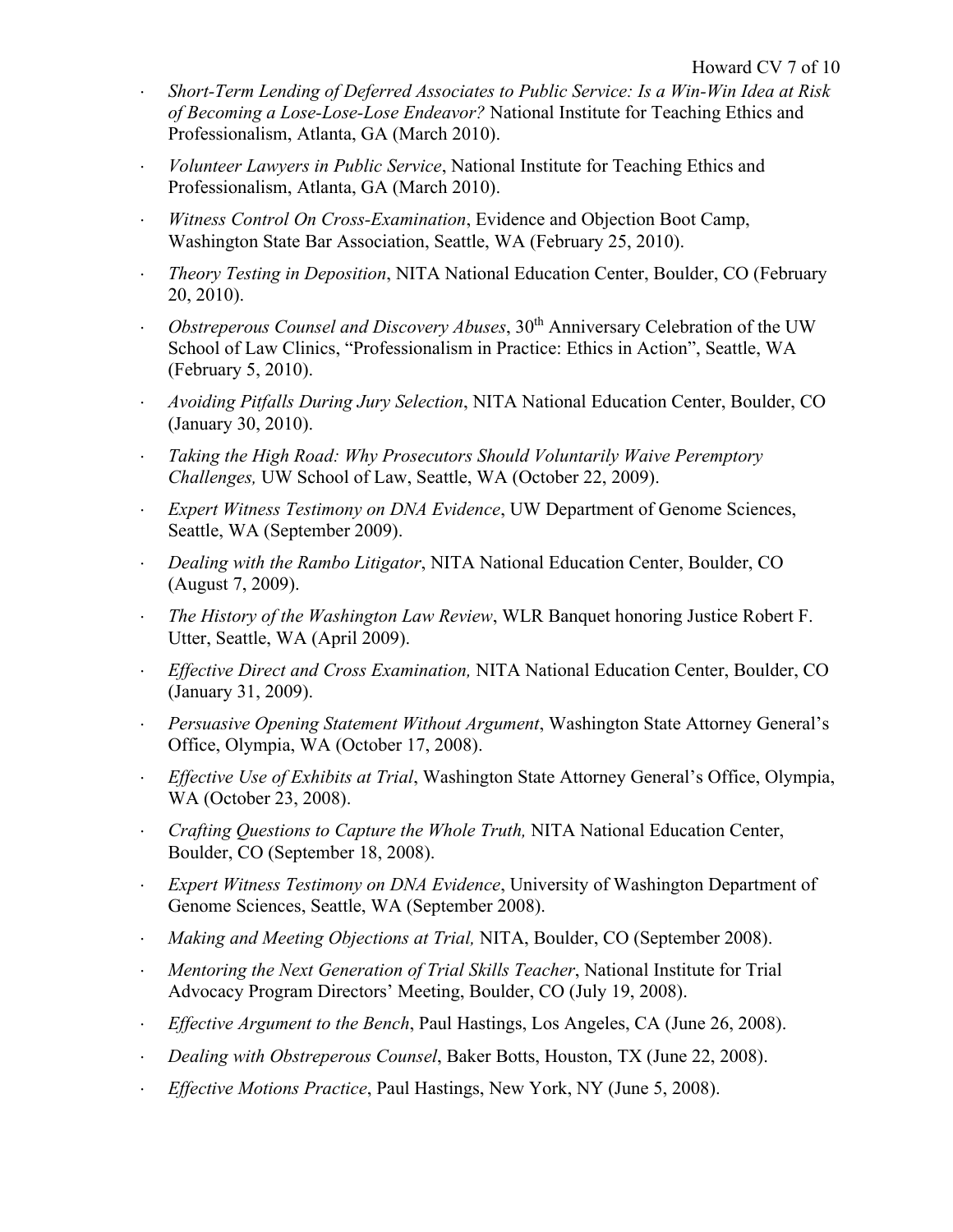- ⋅ *The Prosecutorial Ethic*, University of Washington School of Law, Seattle, WA (May 2008) (program chair).
- ⋅ *Comparative Perspectives on Prosecution*, UW School of Law, Seattle, WA (May 2008) (panel chair).
- ⋅ *Avoiding Improper Argument in Opening Statement*, University of Hong Kong School of Law, China (May 2008).
- ⋅ *Objections and Instructions Not to Answer at Deposition,* NITA National Education Center, Boulder, CO (May 8, 2008).
- ⋅ *Case Analysis, Case Theory and Theme*, The Children's Law Center of Los Angeles, Los Angeles, CA (March 2008).
- ⋅ *Witness Control on Cross Examination*, Washington State Attorney General's Office, Olympia, WA (March 17, 2008).
- ⋅ *Effective Argument to the Bench*, Cleary Gottlieb, New York, NY (March 15, 2008).
- ⋅ *Using Jury Instructions Effectively in Closing Argument*, Washington State Attorney General's Office, Olympia, WA (March 11, 2008).
- ⋅ *Tributes and Transitions*, UW School of Law, Seattle, WA (February 28, 2008).
- ⋅ *Effective Argument to the Bench*, Cleary Gottlieb, New York, NY (February 23, 2008).
- ⋅ *Direct Examination: Lawyer as Director*, Baker Botts, Houston, TX (January 2008).
- ⋅ *The Jury: Revered or Reviled?* UW School of Law Alumni Lunch, Seattle, WA (November 2, 2007).
- ⋅ *Theory Testing in Deposition*, University of San Francisco Law School, San Francisco, CA (October 2007).
- ⋅ *Case Analysis, Theory and Theme*, NITA, Boulder, CO (September 6, 2007).
- ⋅ *Why Prosecutors Should Voluntarily Waive Peremptory Challenges,* University of Oregon Law School, Eugene, OR (August 31, 2007).
- ⋅ *Effective Use of Exhibits at Deposition*, National Institute of Trial Advocacy, Seattle, WA (July 28, 2007).
- ⋅ *Obstreperous Counsel and Discovery Abuses*, Baker Botts, Dallas, TX (July 22, 2007).
- ⋅ *Medical Expert Testimony,* UW Medical Center Audiology, Seattle, WA (July 2007).
- ⋅ *Avoiding Improper Argument in Opening Statement*, University of San Francisco Law School, San Francisco, CA (June 2007)
- ⋅ *Theory Testing in Deposition*, NITA, Boulder, CO (June 2, 2007).
- ⋅ *Objections and Instructions Not to Answer at Deposition*, Fried Frank, New York, NY (May 21, 2007).
- ⋅ *Effective Impeachment*, Littler Mendelson, Dallas, TX (April 26, 2007).
- ⋅ *The Chapter Method of Cross-Examination*, UW School of Law Immigration Clinic, Seattle, WA (April 19, 2007).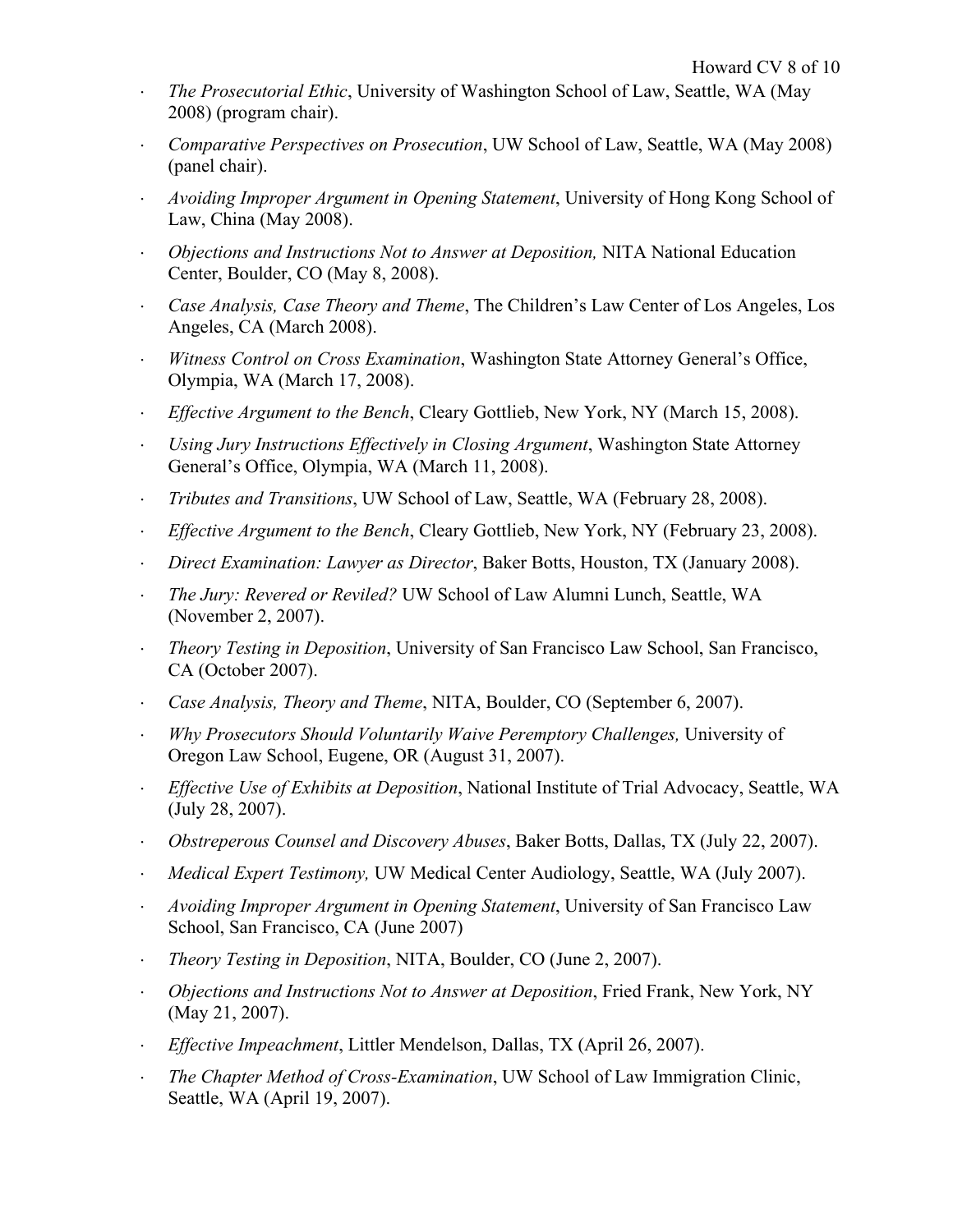- ⋅ *Dress Rehearsal of Cross-Examination at Deposition*, Cleary Gottlieb, New York, NY (March 2007).
- ⋅ *New Federal Rules on Electronic Discovery*, Federal Bar Association Annual Meeting, Seattle, WA (December 6, 2006).
- *Recent Changes in the Rules of Professional Conduct*, Washington State Trial Lawyers Association, Seattle, WA (December 1, 2006).
- ⋅ *Crafting Questions to Capture the Whole Truth*, National Institute of Trial Advocacy, Puerto Rico (November 2006).
- ⋅ *Witness Control On Cross-Examination*, Jones Day, Miami, FL (October 2006).
- ⋅ *The Jury: Revered or Reviled?* UW School of Law, Seattle, WA (September 30, 2006).
- ⋅ *Using Demonstrative Exhibits at Trial*, NITA National Education Center, Boulder, CO (September 16, 2006).
- **Effective Cross-Examination, Department of Public Prosecutions, Dublin, Ireland** (August 2006).
- ⋅ *Effective Jury Selection,* National Institute of Trial Advocacy National Program, Boulder, CO (July 2006).
- ⋅ *Effective Techniques for Witness Control on Cross-Examination*, Loyola Law School, Chicago, IL (May 2006).
- ⋅ *What's New in Pretrial Advocacy*, UW School of Law, Seattle, WA (April 20, 2006).
- ⋅ *Why Peremptory Challenges Should be Eliminated*, Jones Day, Columbus, OH (February 10, 2006).
- ⋅ *Crafting Questions to Capture the Whole Truth*, National Institute of Trial Advocacy, San Diego, CA (January 2, 2006).
- ⋅ *Effective Motions Practice*, Seattle University Law School Pretrial Litigation Class, Seattle, WA (November 22, 2005).
- ⋅ *Persuasive Opening Statement Without Argument*, National Institute of Trial Advocacy, San Diego, CA (December 31, 2005).
- ⋅ *The Trial Lawyer as Storyteller*, William Mitchell College of Law, St. Paul, MN (September 20, 2005).
- ⋅ *Active Defense of a Deposition*, NITA, Boulder, CO (July 28, 2005).
- ⋅ *Medical Expert Testimony*, UW Medical Center Audiology, Seattle, WA (July 2005).
- ⋅ *Effective Jury Selection,* National Institute of Trial Advocacy National Program, Boulder, CO (July 2005).
- ⋅ *Connecting With Jurors During Voir Dire*, Seattle University Law School, Seattle, WA (June 2005).
- ⋅ *Ethical Issues in Witness Preparation*, Doerner Saunders, Tulsa, OK (June 10, 2005).
- ⋅ *Creative Direct Examination*, Emory Law School, Atlanta, GA (May 2005).